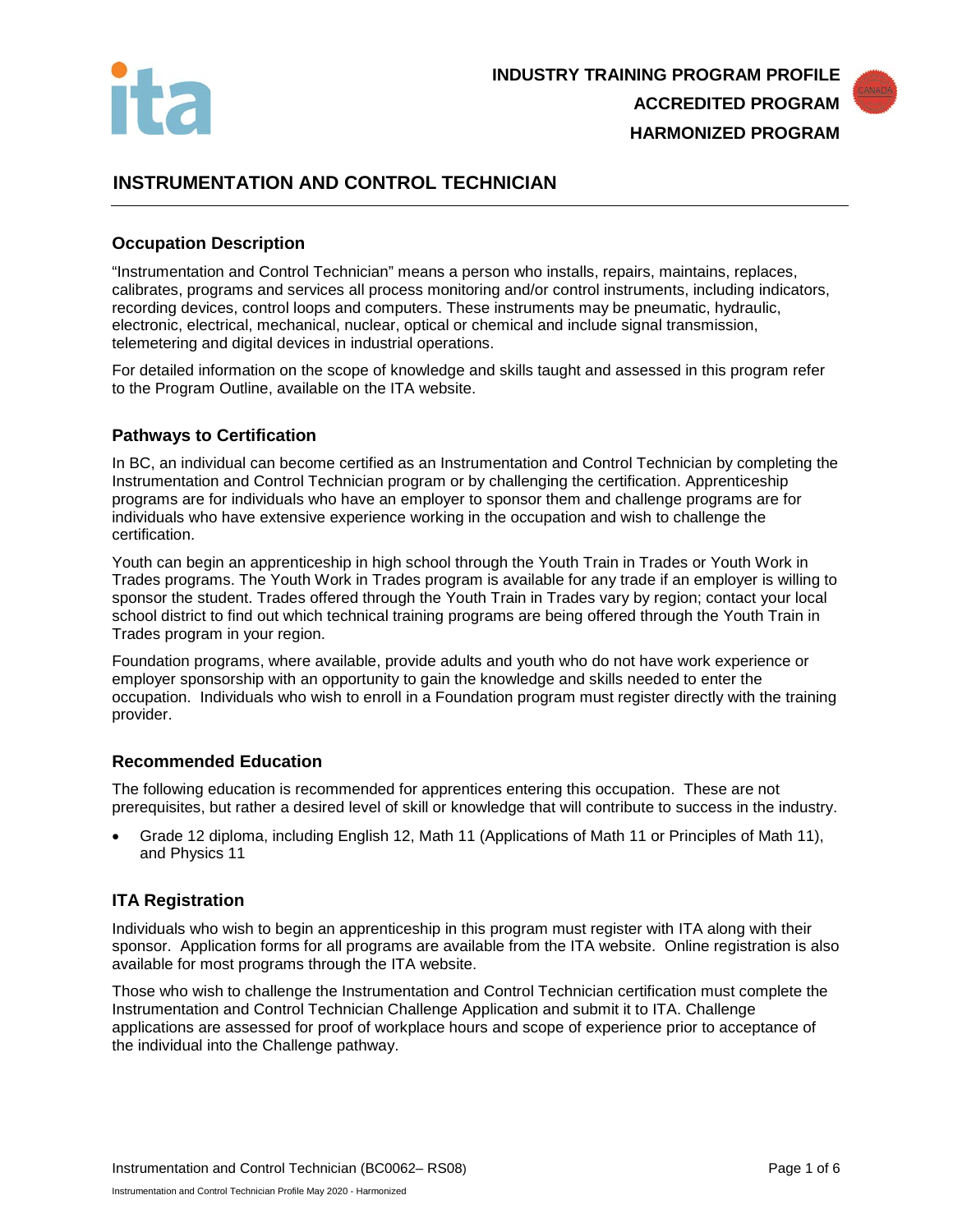



### **Apprenticeship Pathway**

This graphic provides an overview of the Instrumentation and Control Technician apprenticeship pathway.



CROSS-PROGRAM CREDITS

*Individuals who hold the credentials listed below are entitled to receive partial credit toward the completion requirements of this program*

*None*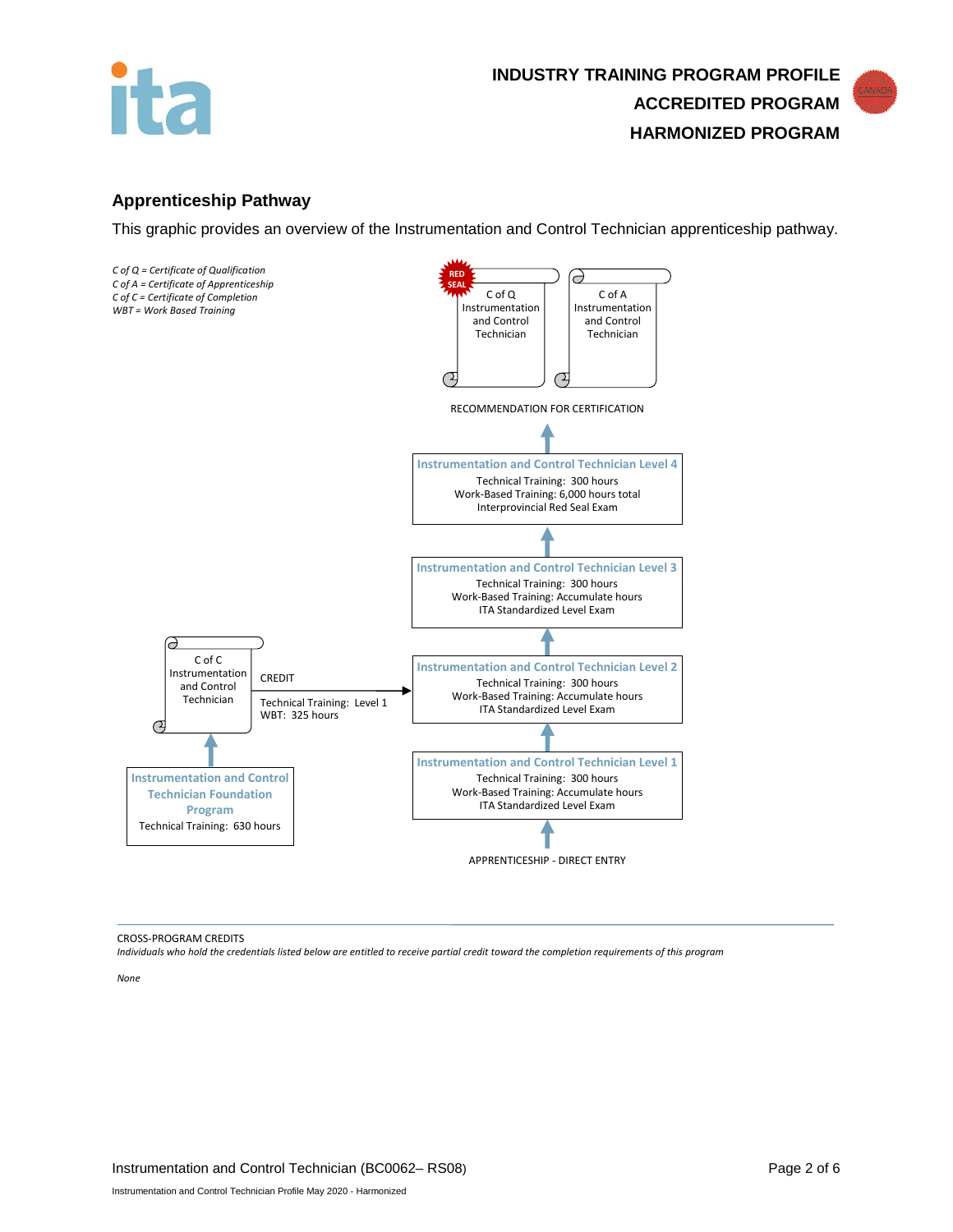



|                                                                             | <b>Apprenticeship Program Standards</b>                                                                                                                                                                                                                                                                                                    |                                                                                                                                                                                                                                                               |  |
|-----------------------------------------------------------------------------|--------------------------------------------------------------------------------------------------------------------------------------------------------------------------------------------------------------------------------------------------------------------------------------------------------------------------------------------|---------------------------------------------------------------------------------------------------------------------------------------------------------------------------------------------------------------------------------------------------------------|--|
| <b>Credentials Awarded</b>                                                  | Instrumentation and Control Technician - Certificate of Qualification with Red Seal<br>Endorsement                                                                                                                                                                                                                                         |                                                                                                                                                                                                                                                               |  |
|                                                                             | • Instrumentation and Control Technician - Certificate of Apprenticeship                                                                                                                                                                                                                                                                   |                                                                                                                                                                                                                                                               |  |
| <b>ITA Registration Prerequisites</b>                                       | • Agreement signed by the employer to sponsor the apprentice                                                                                                                                                                                                                                                                               |                                                                                                                                                                                                                                                               |  |
| <b>Completion Requirements</b>                                              | Certification as an Instrumentation and Control Technician awarded upon successful<br>completion of:                                                                                                                                                                                                                                       |                                                                                                                                                                                                                                                               |  |
|                                                                             | Requirement                                                                                                                                                                                                                                                                                                                                | Level of Achievement Required                                                                                                                                                                                                                                 |  |
|                                                                             | <b>Technical Training</b>                                                                                                                                                                                                                                                                                                                  | Minimum 70% in each level of technical training:<br>• Level 1: 300 hours and ITA standardized<br>written exam<br>• Level 2: 300 hours and ITA standardized<br>written exam<br>• Level 3: 300 hours and ITA standardized<br>written exam<br>Level 4: 300 hours |  |
|                                                                             | Interprovincial Red Seal Exam                                                                                                                                                                                                                                                                                                              | Minimum 70%                                                                                                                                                                                                                                                   |  |
|                                                                             | <b>Work-Based Training</b>                                                                                                                                                                                                                                                                                                                 | $\bullet$ 6,000 hours                                                                                                                                                                                                                                         |  |
|                                                                             | <b>Recommendation for Certification</b>                                                                                                                                                                                                                                                                                                    | • Recommendation for certification signed by the<br>Sponsor and an individual holding credentials<br>eligible for sign-off authority                                                                                                                          |  |
| <b>Program Duration</b>                                                     | Duration varies depending on how training is delivered, but the program generally takes 4<br>years to complete.                                                                                                                                                                                                                            |                                                                                                                                                                                                                                                               |  |
|                                                                             | The technical training requirement is typically met through block-release training (full-time,<br>at school) delivered by an ITA-approved training provider. It can also be met through<br>approved alternative training models (e.g., distance education, online, part-time) and/or<br>level challenge where these options are available. |                                                                                                                                                                                                                                                               |  |
| Sign-off Authority                                                          | Credentials eligible to sign-off on the Recommendation for Certification:                                                                                                                                                                                                                                                                  |                                                                                                                                                                                                                                                               |  |
|                                                                             | Instrumentation and Control Technician – Certificate of Qualification<br>Instrumentation and Control Technician - Interprovincial Red Seal Endorsement<br>• ITA-issued letter authorizing supervision and sign-off of apprentices in this occupation                                                                                       |                                                                                                                                                                                                                                                               |  |
| Challenging a Level                                                         | The following levels of technical training can be challenged for advanced placement in this<br>program:<br>• None                                                                                                                                                                                                                          |                                                                                                                                                                                                                                                               |  |
| <b>Cross-Program Credits</b><br>the completion requirements of this program |                                                                                                                                                                                                                                                                                                                                            | Individuals who hold the credentials listed below are entitled to receive partial credit toward                                                                                                                                                               |  |
|                                                                             | Credential                                                                                                                                                                                                                                                                                                                                 | Credit(s) Granted                                                                                                                                                                                                                                             |  |
|                                                                             | None                                                                                                                                                                                                                                                                                                                                       | $\blacksquare$ N/A                                                                                                                                                                                                                                            |  |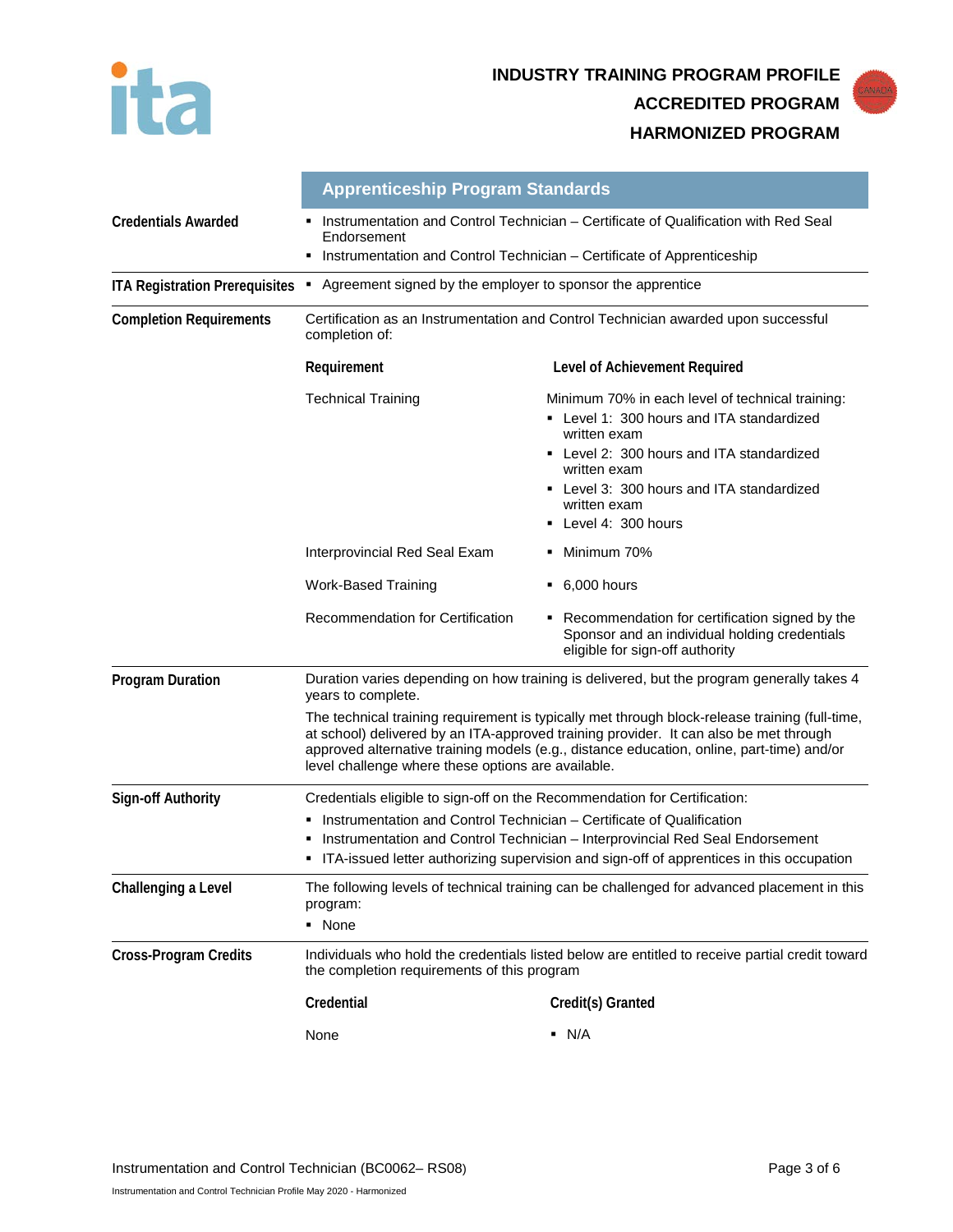

### **Challenge Pathway**

This graphic provides an overview of the Instrumentation and Control Technician challenge pathway.



CREDIT FOR PRIOR LEARNING

*Individuals who hold the credentials listed below are considered to have met or partially met the prerequisites for challenging this program*

None

|                                       | <b>Challenge Program Standards</b>                                                                                                                    |                               |
|---------------------------------------|-------------------------------------------------------------------------------------------------------------------------------------------------------|-------------------------------|
| <b>Credentials Awarded</b>            | Instrumentation and Control Technician – Certificate of Qualification with Red Seal<br>Endorsement                                                    |                               |
| <b>ITA Registration Prerequisites</b> | An approved Challenge Application, which includes:<br>• 9,000 documented hours of directly related experience working in the occupation               |                               |
| <b>Credit for Prior Learning</b>      | Individuals who hold the credentials listed below are considered to have met or partially<br>the prerequisites for challenging this program<br>• None |                               |
| <b>Completion Requirements</b>        | Certification as a Instrumentation and Control Technician is awarded upon successful<br>completion of:                                                |                               |
|                                       | Requirement                                                                                                                                           | Level of Achievement Required |
|                                       | Interprovincial Red Seal Exam                                                                                                                         | Minimum 70%<br>٠              |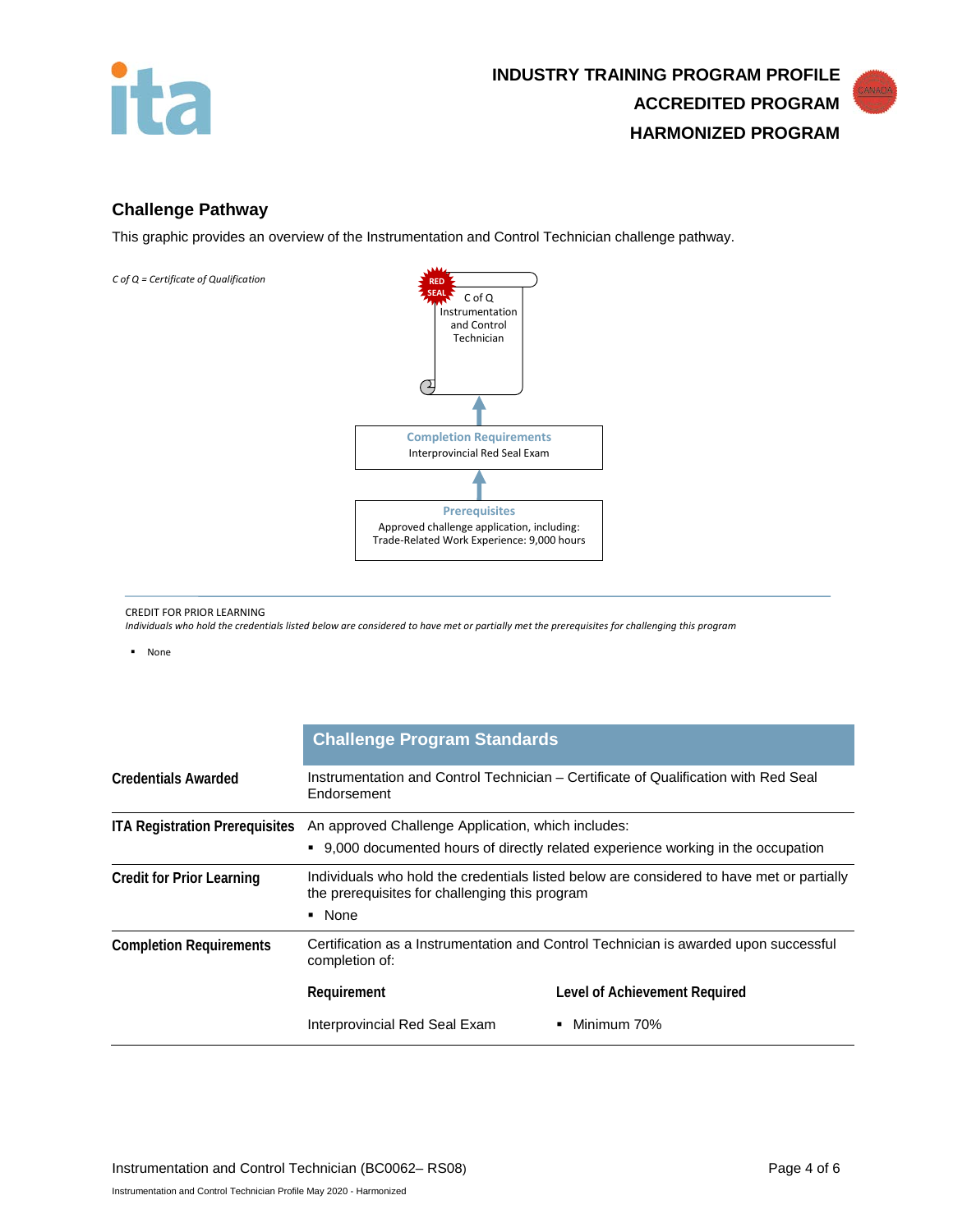



# **Foundation Program**

Refer to the Apprenticeship pathway diagram for this program to see how the Instrumentation and Control Technician Foundation program fits into apprenticeship.

|                                     | <b>Foundation Program Standards</b>                                                                                                                                                                                    |                               |  |
|-------------------------------------|------------------------------------------------------------------------------------------------------------------------------------------------------------------------------------------------------------------------|-------------------------------|--|
| <b>Credentials Awarded</b>          | Instrumentation and Control Technician – Certificate of Completion                                                                                                                                                     |                               |  |
| <b>Enrollment Prerequisites</b>     | Contact training provider. Prerequisites vary between training institutions                                                                                                                                            |                               |  |
| <b>Completion Requirements</b>      | A Certificate of Completion in this program is awarded upon successful completion of:                                                                                                                                  |                               |  |
|                                     | Requirement                                                                                                                                                                                                            | Level of Achievement Required |  |
|                                     | <b>Technical Training</b>                                                                                                                                                                                              | Minimum 70%<br>٠              |  |
| <b>Program Duration</b>             | Duration varies depending on how training is delivered, but program generally takes 21<br>weeks to complete, assuming 30 hours in school per week                                                                      |                               |  |
| <b>Credit toward Apprenticeship</b> | Individuals who complete the Instrumentation and Control Technician Foundation<br>program will receive the following credit toward completion of the Instrumentation and<br>Control Technician apprenticeship program: |                               |  |
|                                     | ■ Technical Training: Level 1<br>• Work-Based Training: 325 hours                                                                                                                                                      |                               |  |
|                                     |                                                                                                                                                                                                                        |                               |  |